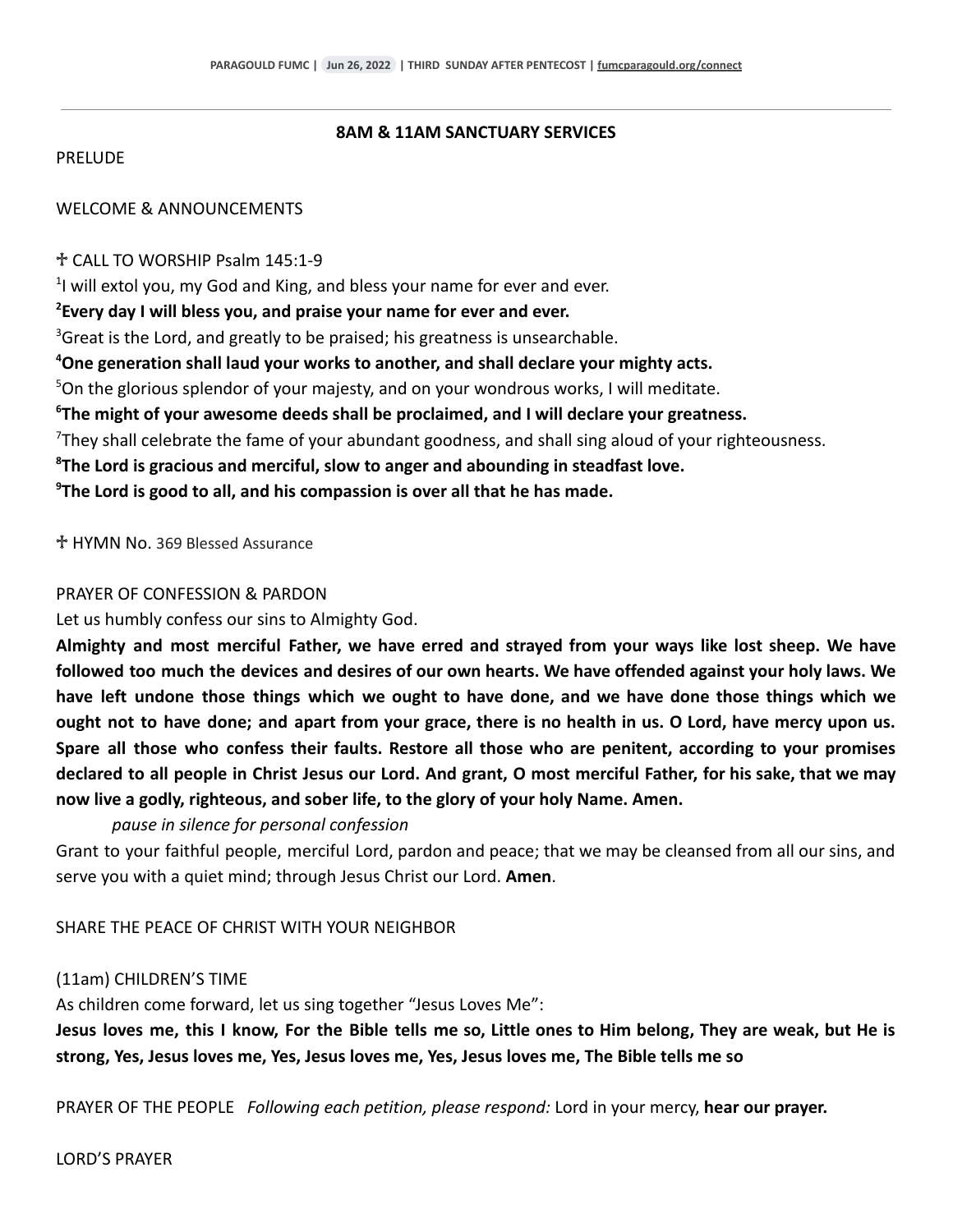Our Father, which art in heaven, hallowed be thy name. Thy kingdom come. Thy will be done on earth, as it is in heaven. Give us this day our daily bread. And forgive us our trespasses, as we forgive those who trespass against us. And lead us not into temptation, but deliver us from evil. For thine is the kingdom, the **power, and the glory, for ever and ever. Amen.**

♱ UMH No. 127 Guide Me, O Thou Great Jehovah

OFFERTORY PRAYER

**OFFERTORY** 8am Organ Voluntary 11am Chancel Choir

♱ PRESENTATION OF TITHES & OFFERINGS No. 94 Doxology **Praise God from whom all blessings flow; Praise God, all creatures here below: Alleluia! Alleluia! Praise God, the source of all our gifts! Praise Jesus Christ, whose power uplifts! Praise the Spirit, Holy Spirit! Alleluia! Alleluia! Alleluia!**

# OLD TESTAMENT LESSON: Exodus 16:1-15

The whole congregation of the Israelites set out from Elim; and Israel came to the wilderness of Sin, which is between Elim and Sinai, on the fifteenth day of the second month after they had departed from the land of Egypt. <sup>2</sup>The whole congregation of the Israelites complained against Moses and Aaron in the wilderness. <sup>3</sup>The Israelites said to them, 'If only we had died by the hand of the Lord in the land of Egypt, when we sat by the fleshpots and ate our fill of bread; for you have brought us out into this wilderness to kill this whole assembly with hunger.'

<sup>4</sup>Then the Lord said to Moses, 'I am going to rain bread from heaven for you, and each day the people shall go out and gather enough for that day. In that way I will test them, whether they will follow my instruction or not.<sup>5</sup>On the sixth day, when they prepare what they bring in, it will be twice as much as they gather on other days.' <sup>6</sup>So Moses and Aaron said to all the Israelites, 'In the evening you shall know that it was the Lord who brought you out of the land of Egypt,  $^7$ and in the morning you shall see the glory of the Lord, because he has heard your complaining against the Lord. For what are we, that you complain against us?' <sup>8</sup>And Moses said, 'When the Lord gives you meat to eat in the evening and your fill of bread in the morning, because the Lord has heard the complaining that you utter against him—what are we? Your complaining is not against us but against the Lord.'

 $9$ Then Moses said to Aaron, 'Say to the whole congregation of the Israelites, "Draw near to the Lord, for he has heard your complaining." '<sup>10</sup>And as Aaron spoke to the whole congregation of the Israelites, they looked towards the wilderness, and the glory of the Lord appeared in the cloud. <sup>11</sup>The Lord spoke to Moses and said, <sup>12</sup>'I have heard the complaining of the Israelites; say to them, "At twilight you shall eat meat, and in the morning you shall have your fill of bread; then you shall know that I am the Lord your God." '

 $13$ In the evening quails came up and covered the camp; and in the morning there was a layer of dew around the camp. <sup>14</sup>When the layer of dew lifted, there on the surface of the wilderness was a fine flaky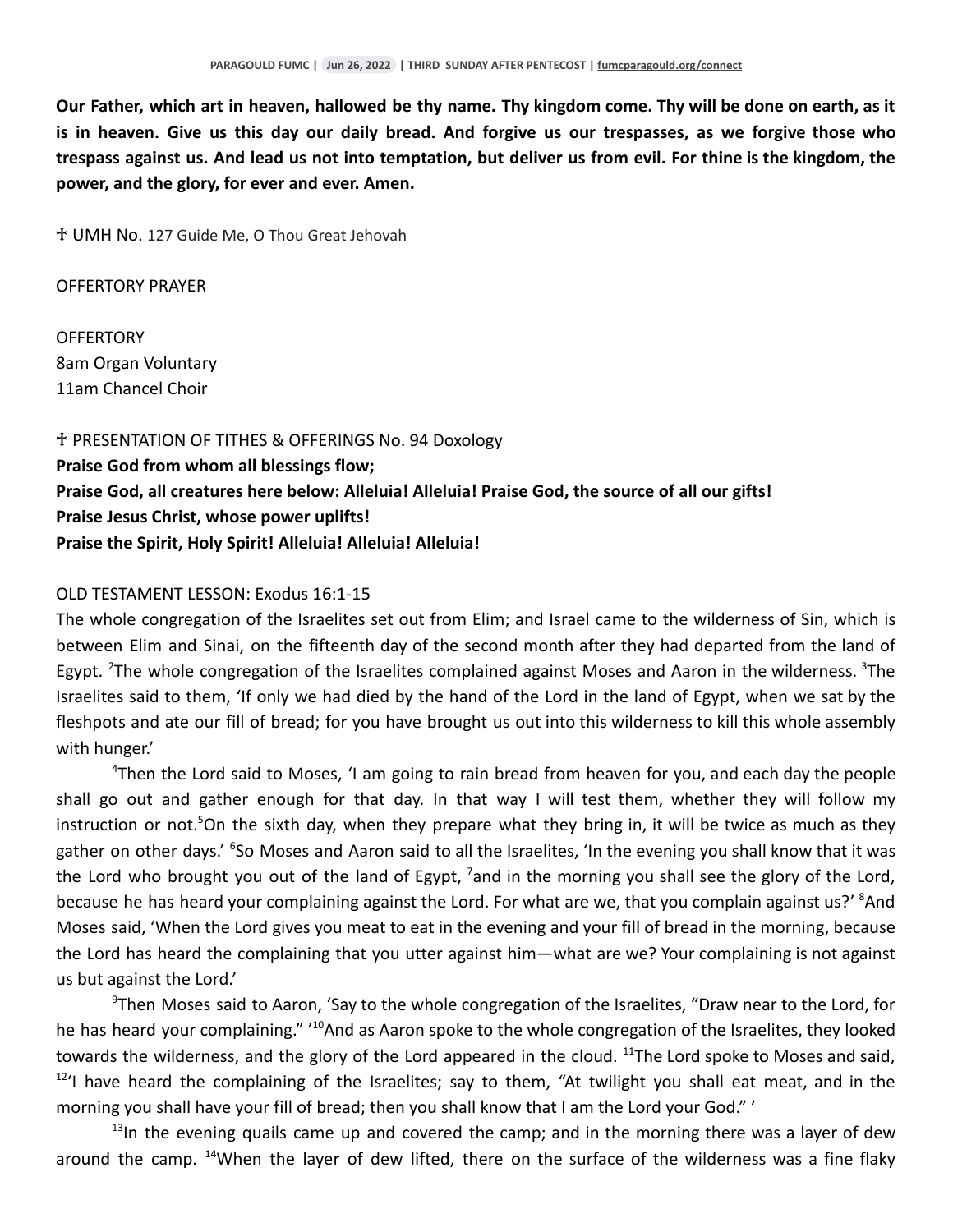substance, as fine as frost on the ground. <sup>15</sup>When the Israelites saw it, they said to one another, 'What is it?'<sup>\*</sup> For they did not know what it was. Moses said to them, 'It is the bread that the Lord has given you to eat.

# GOSPEL LESSON: Matthew 6:9-15

 $9"$ Pray then in this way: Our Father in heaven, hallowed be your name.<sup>10</sup>Your kingdom come. Your will be done, on earth as it is in heaven.  $^{11}$ Give us this day our daily bread.  $^{12}$ And forgive us our debts, as we also have forgiven our debtors. <sup>13</sup>And do not bring us to the time of trial, but rescue us from the evil one. <sup>14</sup>For if you forgive others their trespasses, your heavenly Father will also forgive you; <sup>15</sup>but if you do not forgive others, neither will your Father forgive your trespasses.

# *The word of God, for the people of God.* **Thanks be to God.**

# SERMON

# (8am) ♱ AFFIRMATION OF FAITH No. 881 The Apostles' Creed

I believe in God, the Father Almighty, maker of heaven and earth; And in Jesus Christ his only Son, our Lord; who was conceived by the Holy Spirit, born of the Virgin Mary, suffered under Pontius Pilate, was crucified, dead, and buried; the third day he rose from the dead; he ascended into heaven, and sitteth at the right hand of God the Father Almighty; from thence he shall come to judge the quick and the dead. I believe in the Holy Spirit, the holy catholic church, the communion of saints, the forgiveness of sins, the resurrection of the body, and the life everlasting. Amen.

#### (8am) ♱ GLORIA PATRI

Glory be to the Father, and to the Son, And to the Holy Ghost; As it was in the beginning, is now, and ever shall be: **World without end. Amen. Amen.**

# (11am) CONFIRMATION & BAPTISMAL COVENANT I - UMH Pg.33ff

# No.2 Introduction

- No.3 Presentation of Candidates Luke Wooldrige, Jack Branch, Jaxon Wood
- No.4 & 6 Renunciation of Sin, Profession of Faith, Vows by Candidates
- No.8 Congregational Response
- No.9 The Apostles' Creed
- No.10 Thanksgiving over the Water
- No.12 Confirmation & Baptismal Remembrance
- No.14 Reception into The United Methodist Church
- No.15 Reception into the Local Congregation
- No.16 Commendation and Welcome

# ♱ INVITATION

# ♱ UMH No. 438 Forth In Thy Name, O Lord

# ♱ BENEDICTION

**POSTLUDE**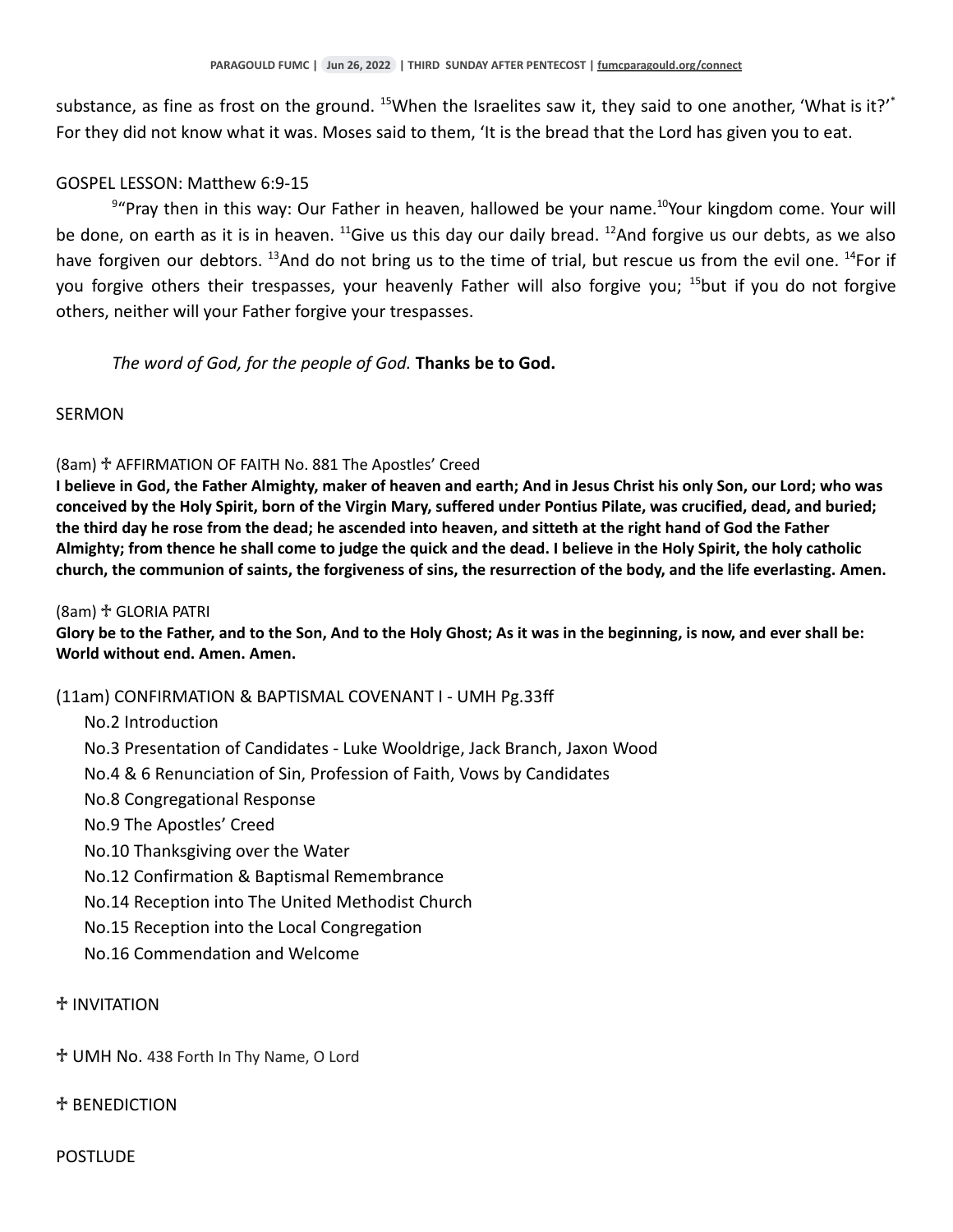#### **9AM WORSHIP CENTER**

♱ OPENING SONGS

WELCOME & ANNOUNCEMENTS

SHARE THE PEACE OF CHRIST WITH YOUR NEIGHBOR

CHILDREN'S TIME

PRAYERS OF THE PEOPLE *Following each petition, please respond:* Lord in your mercy, **hear our prayer.**

#### **OFFERTORY**

#### OLD TESTAMENT LESSON: Exodus 16:1-15

The whole congregation of the Israelites set out from Elim; and Israel came to the wilderness of Sin, which is between Elim and Sinai, on the fifteenth day of the second month after they had departed from the land of Egypt. <sup>2</sup>The whole congregation of the Israelites complained against Moses and Aaron in the wilderness. <sup>3</sup>The Israelites said to them, 'If only we had died by the hand of the Lord in the land of Egypt, when we sat by the fleshpots and ate our fill of bread; for you have brought us out into this wilderness to kill this whole assembly with hunger.'

<sup>4</sup>Then the Lord said to Moses, 'I am going to rain bread from heaven for you, and each day the people shall go out and gather enough for that day. In that way I will test them, whether they will follow my instruction or not.<sup>5</sup>On the sixth day, when they prepare what they bring in, it will be twice as much as they gather on other days.' <sup>6</sup>So Moses and Aaron said to all the Israelites, 'In the evening you shall know that it was the Lord who brought you out of the land of Egypt,  $^7$  and in the morning you shall see the glory of the Lord, because he has heard your complaining against the Lord. For what are we, that you complain against us?' <sup>8</sup>And Moses said, 'When the Lord gives you meat to eat in the evening and your fill of bread in the morning, because the Lord has heard the complaining that you utter against him—what are we? Your complaining is not against us but against the Lord.'

<sup>9</sup>Then Moses said to Aaron, 'Say to the whole congregation of the Israelites, "Draw near to the Lord, for he has heard your complaining." '<sup>10</sup>And as Aaron spoke to the whole congregation of the Israelites, they looked towards the wilderness, and the glory of the Lord appeared in the cloud. <sup>11</sup>The Lord spoke to Moses and said, <sup>12</sup>'I have heard the complaining of the Israelites; say to them, "At twilight you shall eat meat, and in the morning you shall have your fill of bread; then you shall know that I am the Lord your God." '

 $13$ In the evening quails came up and covered the camp; and in the morning there was a layer of dew around the camp. <sup>14</sup>When the layer of dew lifted, there on the surface of the wilderness was a fine flaky substance, as fine as frost on the ground. <sup>15</sup>When the Israelites saw it, they said to one another, 'What is it?'<sup>\*</sup> For they did not know what it was. Moses said to them, 'It is the bread that the Lord has given you to eat.

*The word of God, for the people of God.* **Thanks be to God.**